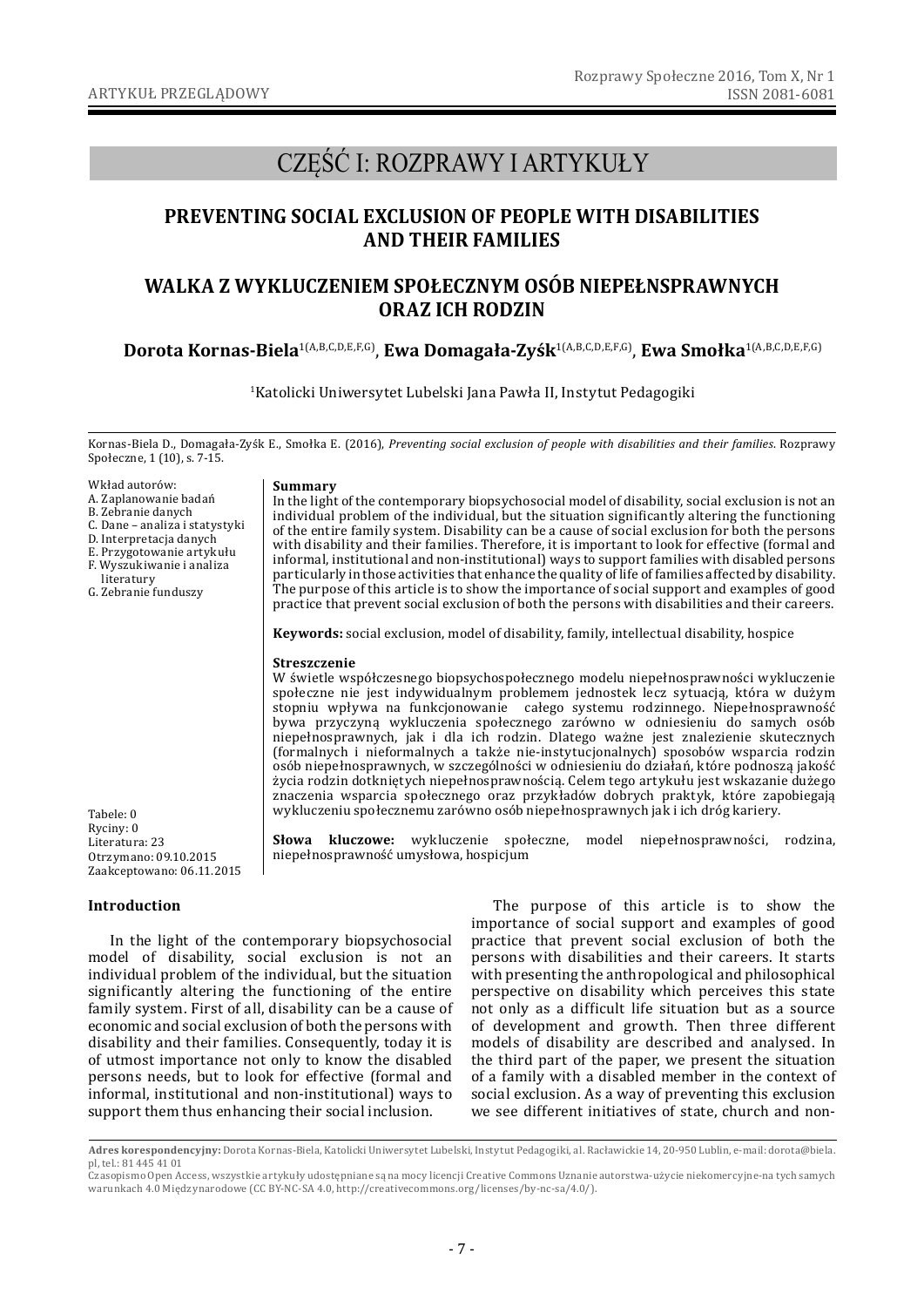governmental organizations in Poland which aim at addressing this issue in a systematic and holistic way, enriched with spiritual dimension. Activities undertaken by these organizations can serve as good practices of supporting the disabled persons and their families and enabling their social inclusion.

#### **A disabled person in the anthropologicalphilosophical aspect**

Before we present various forms of supporting the social integration of disabled persons, it is worth discussing the philosophical-anthropological interpretation of the fact and experience of disability, as well as the position of the disabled in the community. According to the legal definition, disability is "a constant or temporary incapacity to perform social roles due to a permanent or long-term impairment of the organism, especially one causing inability to work<sup>1</sup>." Therefore, the category of disability is related to a certain deficiency in the physical, psychological or intellectual sphere which prevents one from performing their social roles, and especially, as the definition states, limits the prospect of undertaking full professional activity or makes it altogether impossible. Thus, disability is defined in the light of incapacity to work, dependence on other people in the material sphere, impossibility to fulfil one's obligations to the society. Therefore, a person is defined through the prism of functions one has to perform in the society, while a disabled person – through the prism of limitations in fulfilling this function. Such a view may lead to reductionism, linking a person's value to his or her productivity and social utility. Consequently, a disabled person might be assessed as less valuable.

On the other hand, the above presented definition indirectly highlights the role of the social context in a person's development. Disability is a deficiency which can interfere with one's integration with the society and limit a given person in performing not only professional roles, but also, in a broader context, social roles connected with the participation in a family, environmental, religious or national community.

In order to take care of a full integration of the disabled, a more thorough examination of the way disability is defined is needed. In the philosophical aspect, disability is related to the category of contingency, with existential non-self-sufficiency, fragility, deficiency, which affect every person, though to a different extent. Deficiencies may concern the physical, intellectual, volitional or emotional sphere. They may be more or less noticeable and limit the development of a person to a smaller or greater extent. Often the situation of people who, according to the definition are disabled, is not much different from that of the so-called "able-bodied" or "non-disabled" – a person in a wheelchair may feel fulfilled with respect to professional work and family, and therefore

he or she does not expect special attention from the society. And conversely, a completely healthy person endowed with many talents may waste them lacking consequence, determination and what we term the strength of character. Contingency is therefore a mark of every person; it is at the same time a challenge and a task. It equally concerns the able-bodied and people with disabilities.

The first and the most basic dimension of a human is the dimension of being a person. It is the specific core of humanity, hidden under the multitude of appearances and personalities – people's talents, abilities, but also deficiencies and disabilities. It is this dimension that connects a disabled person with other people. The vocation of a human is in this dimension a vocation for realizing the personal human nature during one's life. Just like other people, a disabled person is meant to improve himself or herself – and through it, the surrounding world and other people – through realizing such values as: truth, moral good, love, beauty; through actively participating in strictly human domains of being such as the family, work and society (Chudy 1988a, p. 148 ). Supporting a disabled person in his or her development, finding an adequate form of this help requires defining the essence of humanity. Attempting to describe this rudimentary dimension of being a person, Chudy states that it is determined by the ability to rationally and reflectively devote oneself to the highest values, especially the ability to feel love defined as an unselfish gift of oneself (1988a, 125).There can be distinguished a few fundamental features of a human being. They will be analyzed below.

A human is a rational being; humans learn about themselves and the world that surrounds them. They are also conscious of this fact; thanks to reflection they are able to follow the course of their own cognitive process. They witness their own experiences and feelings. One's contingency, disability is also a piece of data available for experiencing and reflection. The reflective dimension of a person allows one to feel a certain distance from who one currently is. Spaemann (2001) states that people do not equal their nature; disability, as long as it does not concern the mental sphere, does not determine a person. It is worth referring to the life testimony of Nick Vujicic, who suffers from phocomelia, a rare condition involving the lack of limbs. In spite of his disability, Vujicic leads an active professional life: he is a motivational speaker and runs business, training and coaching people all over the world. He is a fulfilled husband and father. The title of the Polish edition of his autobiography is symptomatic: *No arms, no legs, no limits!*

A person is free – he or she makes independent decisions based on the recognized truth. Human freedom is not unlimited – the above mentioned Nick Vujicic cannot undertake many activities available for people with all limbs. W. Chudy, a professor of the John Paul II Catholic University of Lublin, bound all his life to a wheelchair, wrote: "A life concentrated on the narrow scope of possible human perception

<sup>1</sup> Ustawa z dnia 27 sierpnia 1997 r. o rehabilitacji zawodowej i społecznej oraz zatrudnianiu osób niepełnosprawnych (Dz. U. z 2011 r. Nr 127, poz. 721, z późn. zm.) http://www.niepelnosprawni.gov.pl/prawo-/ dzu2012-poz-986/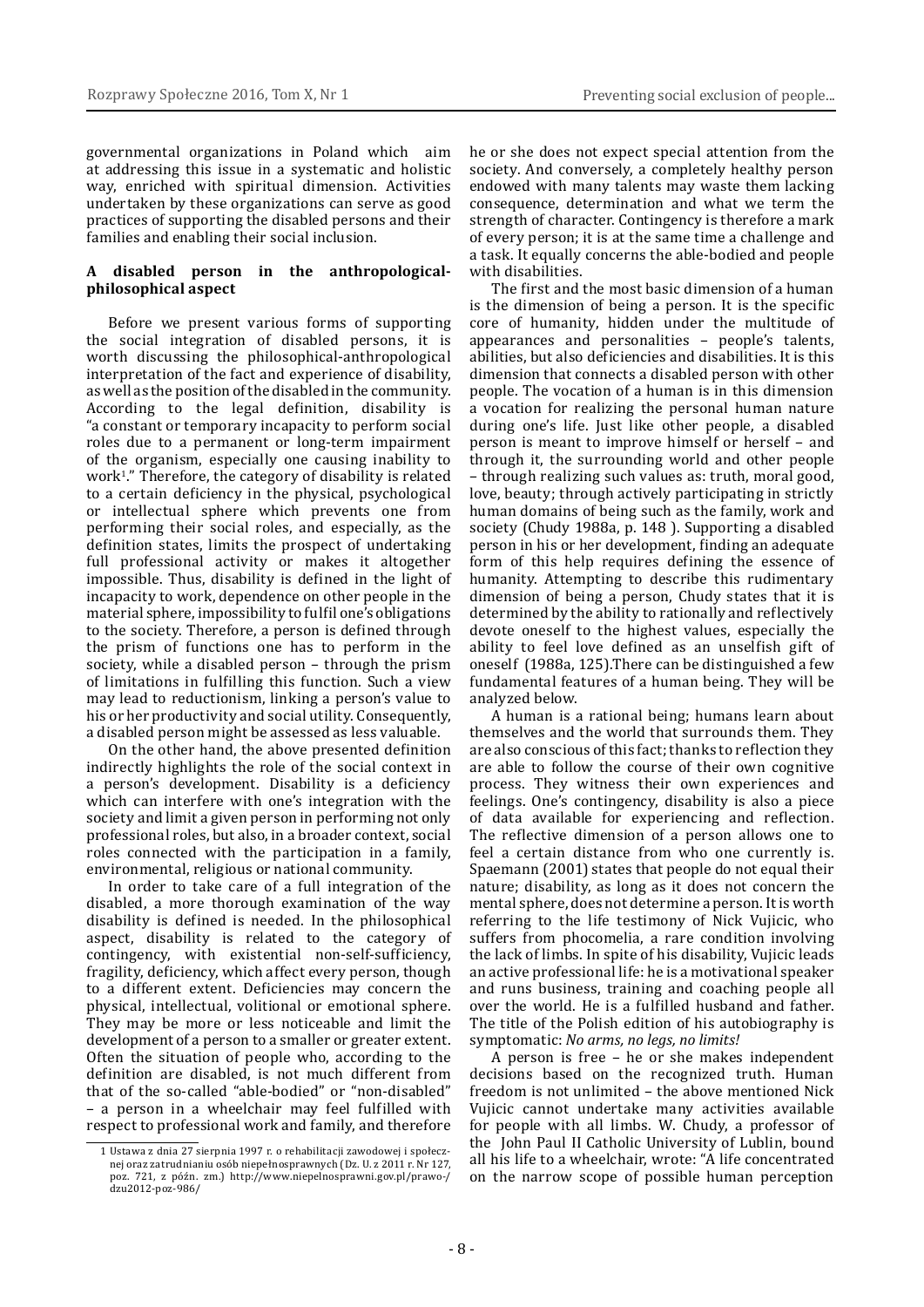and activity [limited by disability – my addition – E.S.] becomes cognitively and emotionally focused, as a result predisposing a person to a contemplative attitude and prevents his or her feelings and vital energy from dispersing into pseudo-values" (1988a, p. 133). Disability is not necessarily linked to "a reduction of the personal character of human life, neither does it have to determine a distortion of the development of a human being. On the contrary, if it is appropriately faced and affirmed, it can constitute a valuable form of realizing personal life of the disabled as well as of their overcoming the evil brought by the disease and suffering" (Chudy 1988a, p. 133).

A person is open to the community – striving to establish relationships with other people does not result from expecting greater benefits which are brought about by such cooperation. The most valuable relationships are based on disinterestedness. Paradoxically, a person realizes himself or herself best through a selfless gift of oneself. The ability to perform an act of disinterested kindness is the fundamental act of the person. For many personalists (J. Maritain, K. Wojtyła, R. Spaemann), such an act marks the beginning of a life befitting a person, as it requires overcoming the concentration on the self, natural for the human – on one's perception, needs, talents and deficiencies. For the disabled, it is a chance for overcoming the perspective of perceiving themselves through the prism of their disability, a sense of injustice, demands. It is the openness to the question: what can I give to other people thanks to my disability (or in spite of it)? Meeting adisabled person is also achance for the people who accompany them – families, carers, the society. The attitude to the disabled is a test of humanity. It is often also a testimony of everyday heroism of the persons taking care of their disabled relatives, giving up professional activity in order to provide them with the optimal level of care and development. Such an attitude is a manifestation of disinterestedness, a gift of the self without calculating gains and losses – the essence of humanity. The effort of overcoming egoism and every selfless gesture reveal the ability to love inherent in a person's nature, and in this meaning the disabled give more than they receive. In 1984 in Quebec, John Paul II said: "Unquestionably, the quality of a society or civilization is measured by the respect it has for its weakest members" (as cited in Chudy 1988, p. 134). Therefore, an extremely important social task is the help and support for the families of the disabled, so that they do not have to rely solely on their limited possibilities and strength.

A person is a body. Corporeality is an integral element of being a person, as important as rationality, freedom, openness to other people. A person expresses himself or herself and communicates through the body; there is no other possibility. Therefore, a disability, the limitations of certain functions, above all disrupt human communication and contact with the world in general. Mental, hearing, vision, speech or mobility disorders hinder getting to know someone, exchanging information or expressing emotions. They interfere

with what the essence of a person is, his or her need for establishing interpersonal relationships. They hinder it, but do not make it impossible. A lot depends on sensitivity, concern, openness of the people who accompany the disabled. Therefore, aiding their development and showing concern for improving their impaired functions serve as support for communication.

Dignity as an inviolable value of a person is the least tangible feature. A human is a person throughout his or her whole life, irrespective of his or her health, intellectual or social condition. A disability concerning somebody's physical or psychological sphere, or even limiting the functions of his or her mind, does not affect the human spirit, cannot violate or disrupt the personal structure of the human. Even people with profound mental retardation, with whom we cannot establish mutual verbal communication, do not cease to be persons. In a natural way, we perceive them as persons – sick, dependent and therefore needing help. Spaemann (2001) claims that in the relationship with these people it is revealed in a special way if we have the proper knowledge of what it means to be a person. "Their existence is the acid test of our humanity. […] They evoke the best in human beings; they evoke the true ground of human self-respect. So what they give to humanity in this way by the demands they make upon it is more than what they receive" (p. 300). Such a test consists of affirming a person not for his or her attractiveness, but in spite of the lack of such attractiveness. It can be said that it is a peculiar skill of perceiving a person's dignity and his or her morally binding character.

Affirmation of a person's dignity is, according to Wojtyła (1982), "a mature involvement of the will with another person, with his or her good in view" (p. 85). This short definition of love establishes a manner of persons' attitude towards each other. The good of a person requires taking into consideration the limitations and possibilities of a specific person. It is especially related to people with different forms of disabilities – the concern for their development should be motivated by their individual good and potential. It might present difficulties for the parents and relatives, for whom it is not easy to give up the image and the expectations they used to have of the child.

#### **Medical, social and psychosocial models of disability**

In the first chapter we presented anthropological and philosophical picture of a person with a disability. It was confirmed that each person, despite different deficits, handicaps and illnesses, can be described as possessing full human rights and dignity of a human being. Acknowledging this, each person should be approached with an attitude of love (Wojtyła 1982, p. 85), which can take a form of acceptance, support, help, tolerance or kindness. Unfortunately, it is not the case in many parts of the world and the disabled person can be confronted with different attitudes. Individual attitudes towards persons with disabilities are shaped by social attitudes which can be named as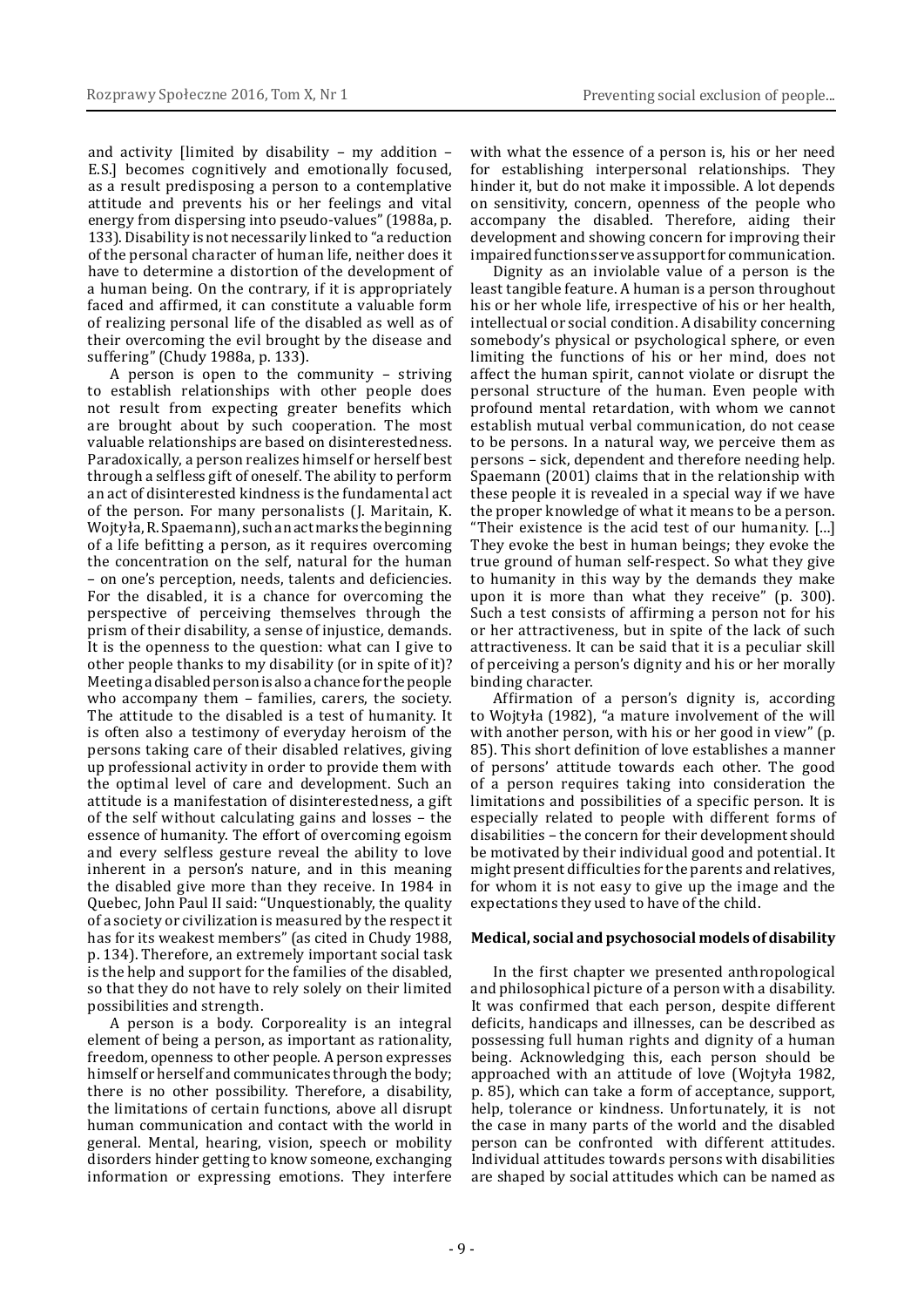*models of disability*. There are three models of disability which are commonly recognized: medical, social and psychosocial.

Traditionally, the medical model prevailed: disability was treated mainly as a bad medical condition: *disorder, deficit, illness or handicap* and a common attitude to it was to "repair", change into "normality" by medical treatment or therapy. The ultimate aim of many activities was to adjust a disabled person to life in open society and only professionals were regarded as those who know how to do this. A disabled person was a passive receiver of services aimed at cure or management, which were usually given in institutions enforcing isolation: hospitals, special schools, special workshops and orphanages. In scientific studies a main model of research was comparative in its character: the levels of significant physical, psychological and social differences between disabled and non-disabled persons were estimated which usually meant that the disabled were presented as less skilled, independent, intelligent etc.

The social model of disability was proposed by Mike Olivier in 1983 (cf. Barnes 2003, p. 5). In this approach it is the physical, social and cultural environment that is perceived as a source of different handicaps connected with disability. Common examples of such handicapping structures are (Rieser 2008): inaccessible environment, lack of useful education, discrimination in employment, segregated services, poverty, "belief" in the medical model of disability, inaccessible information and transport, prejudice and de-valuing. The psycho-social model has been described and promoted by, e.g. Kirenko (2005, p. 67). He states that the social model of disability in a way takes the whole responsibility for the disability from the person and places it within the environment. According to Kirenko, the disabled persons themselves are in many cases partly responsible for their disability (e.g. due to risky behavior leading to an accident). Disabled persons should also try to become a part of the society and adjust, if possible, to its rules. It is not only the environment that has to be adjusted, they are also the disabled persons themselves who should undertake this effort.

Social and psycho-social models of disability call for various social actions aimed at changing the situation of disabled persons. These activities are directed mainly at overcoming the barriers which make it difficult for the disabled persons to participate in education as well as social and professional life. Physical environment is becoming more and more accessible thanks to adjusting streets, pavements and buildings to the needs of the motor and visually disabled persons: the stairs are accompanied by ramps, pavements have curbs changed into bumpy surfaces, stairs into lifts and escalators and buildings are accessible thanks to automatic doors. Accessibility is also important for hearing impaired citizens and it can be reached by overcoming the communication barrier thanks to sign language interpreters and

sign language usage in institutions<sup>2</sup>, subtitles and services such as speech-to-text reporting for hardof-hearing persons. Legal barriers can be overcome by numerous changes of parliament acts and other documents. A great support in this work comes from the UN Convention on the Rights of Persons with Disabilities, signed by UN in 2006. The most important barriers seem to be, however, the mental barriers and stereotypes about disability that make it difficult for disabled persons to participate fully in social life. A lot of work has to be done to change negative and exclusive social attitudes so as to achieve full social integration and inclusion of persons with disabilities as proposed by the social model of disability. This change of social attitudes should start from the most important environment – a family.

## **A person with a disability in the family**

When one of the family members is disabled, the whole family system is affected by this fact and endangered by social exclusion. That is why it is so important to analyze the situation of such a family, understand the challenges it has to meet and offer solutions that can support social inclusion of these families. A family that has a member with a disability faces challenges from the first moments of receiving an unfavourable diagnosis or noticing the first worrying symptoms of disability. Until not long ago, these challenges used to refer to the period after birth, but at present, as a result of the developments in prenatal diagnostics, many developmental problems are diagnosed before birth. The appearance of a child with developmental problems makes all family members face various difficult experiences for many years, and often parents suffer until the end of their lives. Their power, intensity and scope differs among the members of the same family, but the content and depth of these experiences is significant for the personal life of each individual member, for their mutual relations and for their attitudes towards the child with a disability. Each family as a whole, and all family members, have their own, specific experiences and modes of functioning concerning the person with a disability present among them. Many publications stress that the presence of a person with a disability in the family affects its structure, has a negative impact on its members' sexual-procreation functioning, the material-economic functioning, the servicecaregiving functioning, as well as the educational, social and psycho-hygienic functioning of the family (Twardowski 1999).

Traditionally, for the sake of description and understanding of parents' experiences, one can differentiate some commonly occurring stages of adaptation to the disability in the family. The parents' experiences and reactions differ depending on the stage of adaptation: first, the period of shock, then, negation, after that guilt and shame, next, grief,

 $\frac{2}{2}$  Poland and many other countries have the Sign Language Act (2011) which recognize sign language as a first and basic language of some citizens and requires sign language usage in education, work and social life.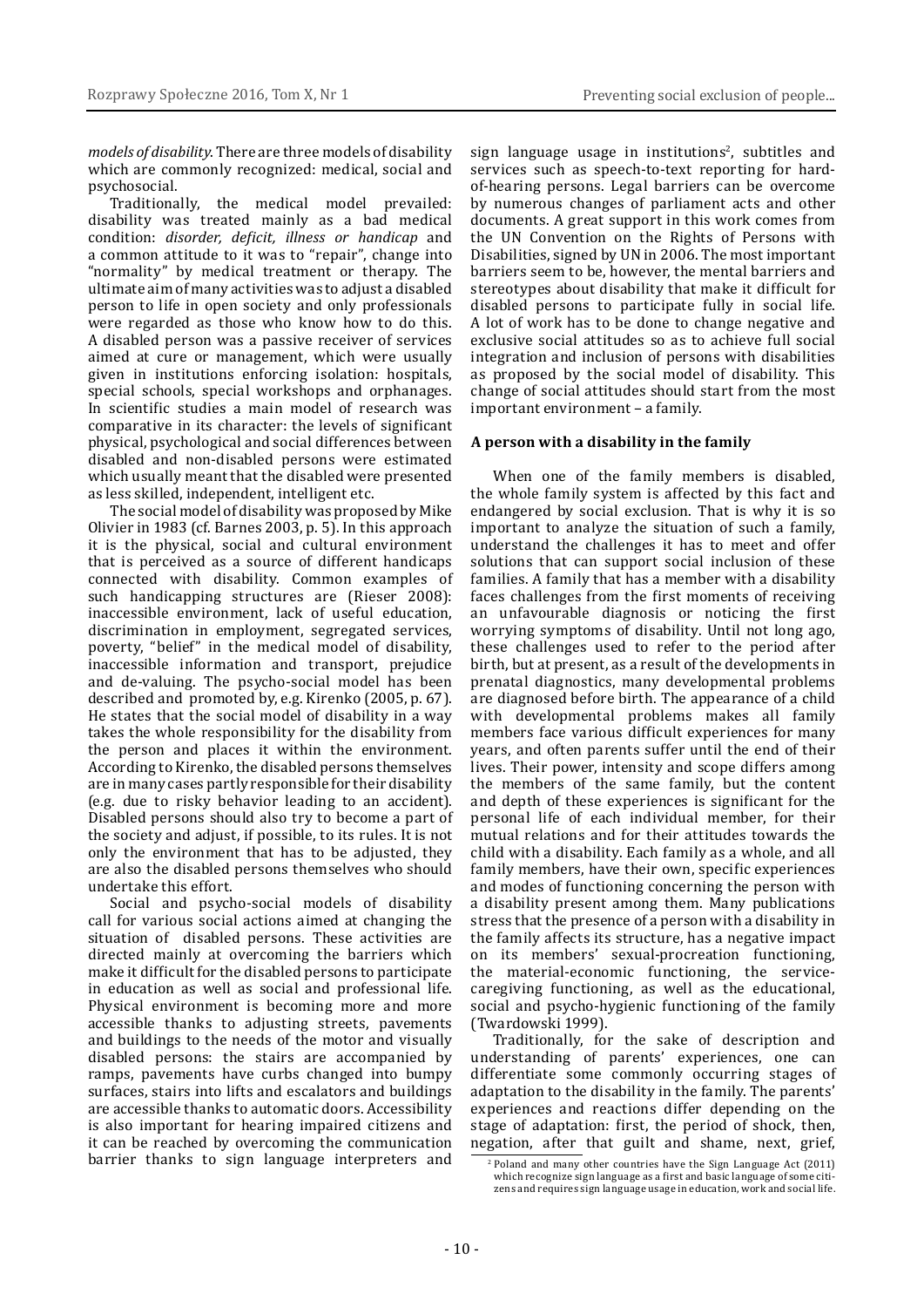anger and finally adaptation (Kornas-Biela 2001b). Meanwhile, a child with a disability, as any other child, grows, develops and becomes an adult. Until recently, the focus of psychologists, educators and teachers has solely concerned the child. However presently, the person with a disability lives the majority of his or her life as an adult. "Early intervention" is no more sufficient in the youth period and then in the adult life. New problems arise with regard to fulfilling one's dreams and interests, sexuality, wishes about one's own family, children, finding and keeping a job or having friends. The issue concerning the persons with a disability who are getting older in the family, or those whose parents are getting older and worried, has not yet been effectively addressed by special education and social services.

Having a child/person with a disability in the family is a great challenge for the functioning of the whole family system. Each member has more duties related to fulfilling the material, educational, hygienic, therapeutic and social needs of the person with a disability. This constant "binding", and the "inability to escape the situation" is an emotional burden. The remaining family members, especially parents, restrict their social contacts and have no time to take care of their own health, therapy, hygiene, relaxation or vacation. Frequently, one of them must resign from their job, which firstly means limiting their personal and professional development, the opportunities for education and raising their qualifications. Secondly, it means reducing the family's financial resources, and thus limiting the possibility of an effective therapy and satisfying the needs of all the family members (Kornas-Biela 1988). That is why families with a person with a disability more frequently face such difficulties as financial problems (costly therapy, education, care, travel to medical centres for examinations, etc.), limited functional activity in social-cultural life (lack of time, funds and organisational conditions to use cultural and social facilities, vacation, travel), limited care and control over the child's siblings, difficulties in satisfying the needs of the aging grandparents and various other deficiencies in the everyday existence.

The family members of a person with a disability may also experience symptoms of burnout, similar to professionals with burnout syndrome. They are overloaded with duties, they often do not see evident results of their efforts and time spent with the child, and they cannot regain strength through rest, leisure and taking care of themselves – which altogether leads to a long-term overload of the organism, chronic fatigue, apathy, a sense of uselessness, ineffectuality<br>and helplessness. The numerous monotonous helplessness. The numerous monotonous everyday activities and difficult therapeutic exercises make them behave automatically, and they become tired and bored. Parental burnout affects the whole family and causes various difficult or even dangerous situations, e.g. it disturbs rational thinking, destroys emotional bonds, leads to depression (even of all family members), breakdowns in the family or even suicidal attempts. The family members are overwhelmed

and discouraged. They lose faith in the effects of any therapy, and do not have the internal strength to seek specialist help that would require their involvement.

There are various stereotypes and superstitions about persons with a disability and their families in the society. Hence, these persons are frequently rejected, isolated, mocked, disregarded or humiliated. The discrimination may take different forms and degrees – from distancing (avoiding, not getting involved), devaluation (stressing one's beliefs about the negative features of persons with a disability) and delegitimation (strengthening negative evaluations in the form of habits and legal regulations) to segregation (limited access to the whole environment, isolation) and extermination (taking the life of persons with a health or developmental problem before their term birth in selective abortion after an unfavourable diagnosis, euthanasia of terminally ill persons) (Kowalik 1996, p. 162-164). The social situation of the family is one of the factors that contributes to the isolation or integration of its members in the society. The attitudes of the environment are crucial for the acceptance of disability and adaptation to it, as well as for a successful therapy process. These social attitudes may support and facilitate this process, or on the contrary, they may hinder or block it, and changing these attitudes may be more difficult than overcoming the immediate results of the physical or mental disability. Social attitudes also play the role of self-fulfilling prophecies, and if they are negative, they limit the possibility of satisfactory social contacts, cause various problem situations (Kornas-Biela 2006) and lead to a psychological and social degradation of disabled persons and their families, and to their even deeper dysfunction (secondary disability – see Kowalik 1996, p. 172-173), which in turn makes the social attitudes less favourable towards these persons, as in a vicious circle. However, many families have overcome the pain about their member's disability. Moreover, they experience love and joy in contact with this person and altogether cope with the situation well, but the society expects them to have an attitude of sorrow, grief and giving up their needs, leisure activities, interests or social involvement.

It is prejudice, superstitions and negative stereotypes in the society that stigmatise persons with a disability and their family members and hinder their adaptation to the situation. Social stigmatisation is especially difficult to overcome if they were exposed to such social beliefs before the disability appeared in their family. This is why initially family members must cope with the prejudice in themselves as it disturbs their relations with the child, others and themselves.

Struggling with the deprivation of their emotional needs, the difficulties of everyday life, caring for aperson with adisability, problems in marital relations, negative social opinions, etc., family members themselves sometimes accept the unfavourable beliefs and attitudes to the person with a disability, such as overt or covert rejection or indifference, and commonly have excessive expectations, a tendency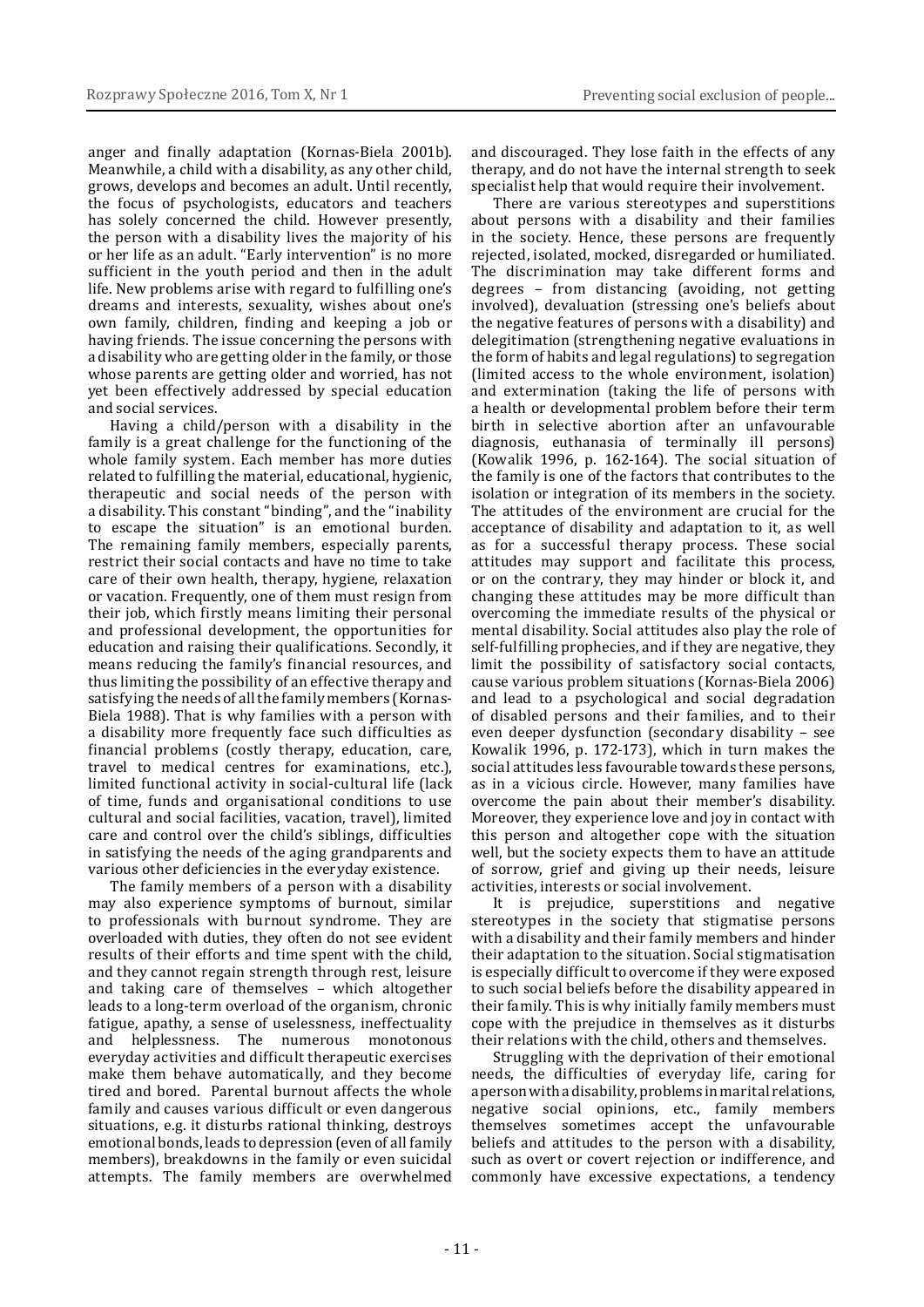to control or provide excessive care and protection of the person with a disability (Maciarz 1984, p. 43-47). This is accompanied by negative attitudes towards the environment, such as a demanding attitude, attitude of the so-called learned helplessness, and isolation.

The disability of a family member affects the dynamics of marital life and the mutual bonds between the parents, the child with a disability and the siblings, and this impact keeps changing as the child grows, develops given personality traits, emotional contact, abilities, talents and problems. Parents and siblings try out many ways of adjusting to the situation, coping with stress and satisfying their psychological needs, seek various forms of support. Their adaptation to the disability of a family member is a life-long, dynamic process, affected by various factors.

Many families, however, view the appearance of a child with a disability or disease altogether as a blessing – or at least not as a tragedy destroying the family. However, little is known about the emotional consolidation and potential revival of the family when disability appears. We pay little attention to the value and the untouchable dignity of the person with a disability (Kornas-Biela 1999, 2001a) and to the positive aspects of its presence in the family and the human community as such (Vanier 1999, 2006, 2010, 2011).

#### **Examples of good practices in Poland**

In this part of our paper we would like to present five examples of "good practices" in the field of supporting social inclusion of persons and families with adisability problem. Both examples of all-Poland institutions and solutions as well as initiatives from the Lublin local environment are presented. The following examples are discussed: 1. Little Prince Hospice for Children; 2. The Polish Association for the Persons with Mental Disability, an all-Poland association offering support for the intellectually disabled children, teenagers and adults; 3. A State Group Home in Lublin – institutions providing accommodation for intellectually disabled adult persons; 4. L'Arche family-like homes for intellectually disabled persons. All these institutions are characterized in next few paragraphs.

## **The Little Prince Hospice in Lublin**

An especially valuable initiative for the benefit of the youngest persons with a disability and their families is the activity of perinatal hospices. One of the threats of the extermination of human life at its very beginning is an unfavourable prenatal diagnosis concerning the child's health. After getting dramatic news, i.e. about a severe disease or congenital defect, many parents turn to the fastest possible termination of the difficult situation through the legalised possibility of abortion (eugenic abortion, therapeutic abortion). Both the medical staff and the closest environment see no sense in continuing a pregnancy if the child is going to die shortly anyway, arguing that abortion aims to limit the pain of the child and the parents. Parents who decide to give birth to the child despite a bad prognosis are usually dramatically lonely and suffering. For over a decade, Poland has been developing perinatal palliative care, first introduced by the Warsaw Hospice for Children (20 years ago). The concrete experiences of the Little Prince Lublin Hospice for Children, led for over 15 years by a Franciscan and psychologist, dr. Filip Leszek Buczyński, show how effective the prenatal and perinatal care provided by a hospice may be. The hospice gives parents the opportunity of various incomparable parental experiences and having memories that, although painful, are concrete and are an integral part of their family history. This hospice has been cooperating with the obstetrics ward of the Lublin hospital. Parents who receive an unfavourable prenatal diagnosis, if they wish, remain under the care of the hospice for as long as necessary, both before their child's birth as well as after it is born and during the mourning period after the child's death. The hospice offers multi-aspectual support of professionals and volunteers: medical, therapeutic, psychological, material, social, legal, spiritual assistance, as well as equipment, meetings with parents who have had similar experiences (socalled piloting parents). When an incurably ill child is born whose life expectancy is short, and a hospital stay would no longer improve his or her health, the hospice offers continuous help (24h, 7 days a week) so that a newborn is able to stay at home and be cared for by the family and live all of his or her short life in the "family nest". Information on the enormous amount of good that both the staff and the patients experience at the Little Prince Hospice in Lublin may be seen at the website (www.hospicjum.lublin.pl), facebook profile or in the brochure entitled "Mały Książę". At present, the hospice provides care for almost twenty children. The parents appreciate the hospice assistance very much, because it enables them to express their affection to the child, to have their own memories of the child, and the child can become a part of their family history. Although the child is with them for a very short time, it gives them a "lesson of life" and changes them, their goals, values and sense of life, and it deepens their view at reality. The time with the child, even if very short, often results in a spiritual renewal, like a retreat, which consolidates the family and affects their whole future life.

## **The Polish Association for the Persons with Mental Disability**

This organisation, founded by Krystyna Mrugalska, a mother of a child with mental disability, has been operating in Poland for decades and has grown into a very large initiative – at present it has ab. 130 local clubs throughout the country. The association runs 29 Centres of Early Intervention (11,000 children), 64 Therapy-Education Centres (3,000 students), 35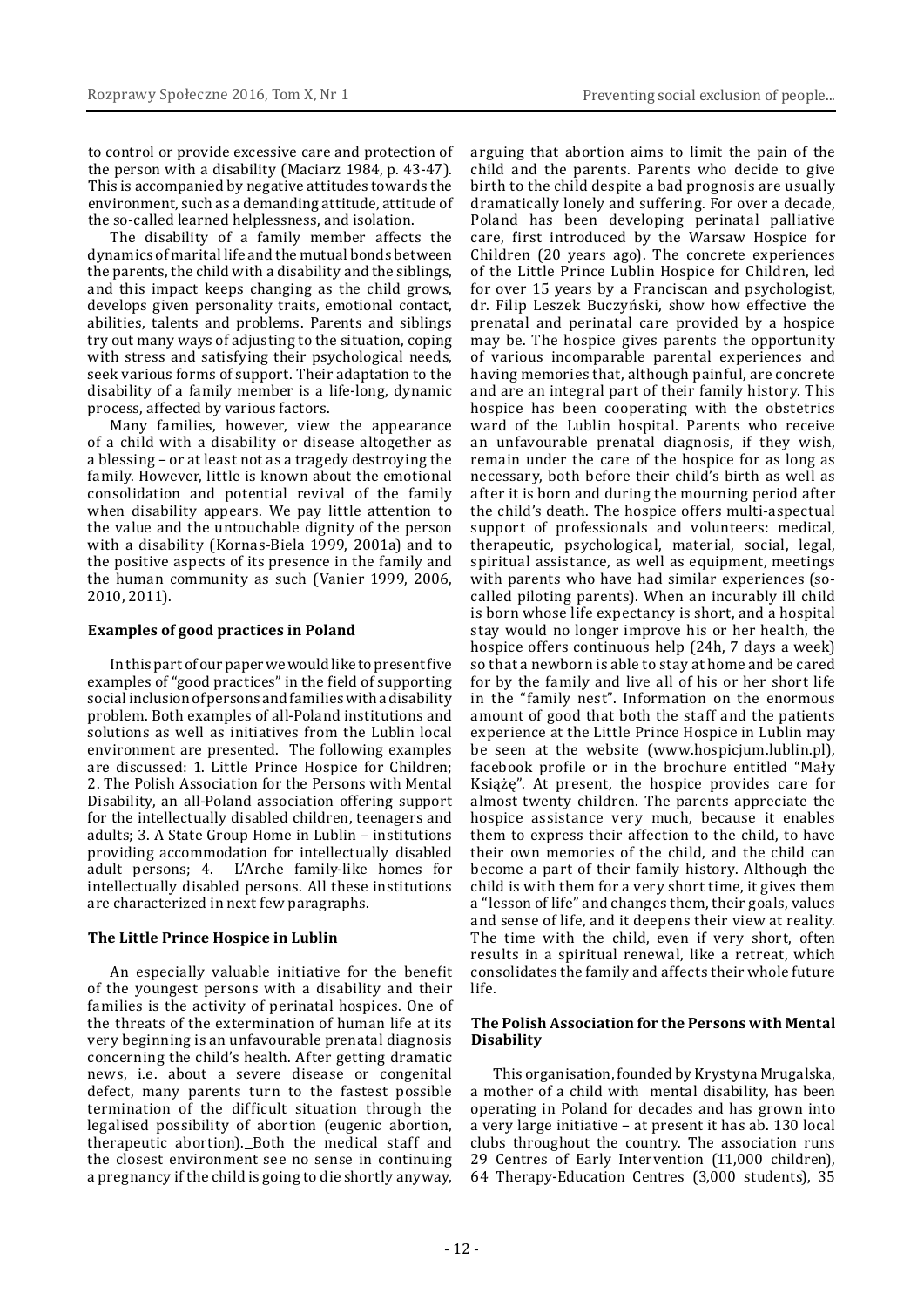Community Self-Help Homes for persons with more severe disabilities (1,000 persons), 84 Occupational Therapy Centres (3,400 participants), 4 centres of Vocational Assistance and Support for Persons with an Intellectual Disability, 6 Centres of Vocational Activity (200 persons), 30 Day-care Activity Centres (1,100 participants), 26 houses or training flats (500 persons) and 1 Therapy-Resort Centre. The association supports the movement of self-advocacy, i.e. persons with disabilities represent themselves in matters concerning them. It also organises trainings, conferences, prepares reports, and publishes the quarterly "Społeczeństwo dla Wszystkich" [Society for Everyone].

An example of the involvement of this organisation is the club in Tomaszów Lubelski, a small town ab. 100 km away from Lublin, which is 20 years old and undertakes various activities for the equal chances of persons with a disability and their dignified life, supports families and creates a positive image of persons with an intellectual disability by cooperating with the local environment. The club also carries out systematic workshops for parents of persons with an intellectual disability (20 hours of sessions twice a year). These are weekend sessions run by a psychologist and a priest, aimed at personal development, greater introspection, the development of ways of coping with difficulties and stress, enriching the weakest resources. Parents are offered a popular lecture, a question-answer round, a film, as well as a discussion and group work on issues of their own choice; including mutual sharing of experiences. An important aspect of the meetings is also the parents' spiritual development through the opportunity of common prayer, meditation over specially selected spiritual texts, holy sacraments, personal conversation with a psychologist and a priest. The feedback of parents points to an important function of these meetings – they allow the parents to stop in the course of daily life, rest from the everyday problems, invest in themselves, "charge the batteries" and re-discover the sense of their daily efforts, see their problems in the perspective of other people's problems, make friends, and altogether receive support of a multiple type. The long presence of a psychologist and a priest with them and only for them, as well as their presence for each other, is especially valuable for the parents.

#### **State group home in Lublin (10 Miernicza St.)**

Polish society traditionally is very much familyoriented and this is a family which is a main caregiver in cases of disability or old age. However, when disabled people get older, their parents are not usually able to look after them – being themselves old. The siblings do not always share their parents' view on devoting their life and vocational career to take care for the disabled family members. At the same time for Polish people it is still a difficult thing to decide to apply for a place in a social welfare home for their family member, as usually they are segregated total institutions of more than 100 inhabitants, located somewhere in the outskirts of the towns.

Family-like social welfare homes seem to be a good solution then. These are small institutions for 15-20 people of similar kinds of challenges, e.g. intellectual disability or psychiatric disorders. They can be governed by local authority or NGO's. People living there are supported by the staff (psychologists, pedagogues, social workers and caregivers), but are advised to take as much responsibility as they can for their daily living. It includes cleaning, cooking, laundry and other housework. They spend their days outside, working in the community in workshops or supported job placements.

One of such institutions is a group home in Lublin. It is a state institution, although at the beginning it was governed by an association. It was founded in 1992 and is located in a semi-detached house in one of Lublin's suburban districts. It is a four-storey building, there are 11 single or double rooms there, three kitchens and the living room. The house is prepared to host 19 inhabitants, adult people with mental disability. Today 18 persons live there, their age varies from 20 to 43. Nine of them lived in other institutions before coming to the group home, as their parents either abandoned them at birth or they were deprived of parental rights. Nine of the inhabitants came to the Miernicza Home from their family homes, four of them had a pathological family (alcoholism, domestic violence, parents' lack of ability to cope with everyday problems), five were forced to leave their family homes because of the death or serious illness of their parents. Living in the group home was not a free choice for any of the inhabitants: the decision was taken by their caretakers.

The atmosphere in the group home is totally different from the one in a total institutions. Life is more similar to everyday life in a family: housework is shared and the inhabitants feel non-anonymous and secure. They take care of their rooms and the halls, possess a lot of private things (like pictures, CDs, toys, clothes etc.) which makes their life similar to this of their family members (Domagała-Zyśk 2006a, 2006b). The fact that the home is situated in a residential area helps to feel like other neighbours do. The relationships with the staff are more informal: they stress they are not only on duty, but are a kind of home inhabitants.

#### **L'Arche "family-like" communities**

L'Arche movement was initiated by Jean Vanier, a philosopher, a theologian and a former navy officer of Canadian origin. In 1964 he decided to change his life radically and started living in a small house with two intellectually disabled persons. At the beginning, he treated this act as a charity gesture but soon discovered that this relationship – of a well-educated scientist and a person with intellectual problems but warm heart – might be a source of development and happiness (Vanier 1985). Soon afterwards more people wanted to experience this radical change and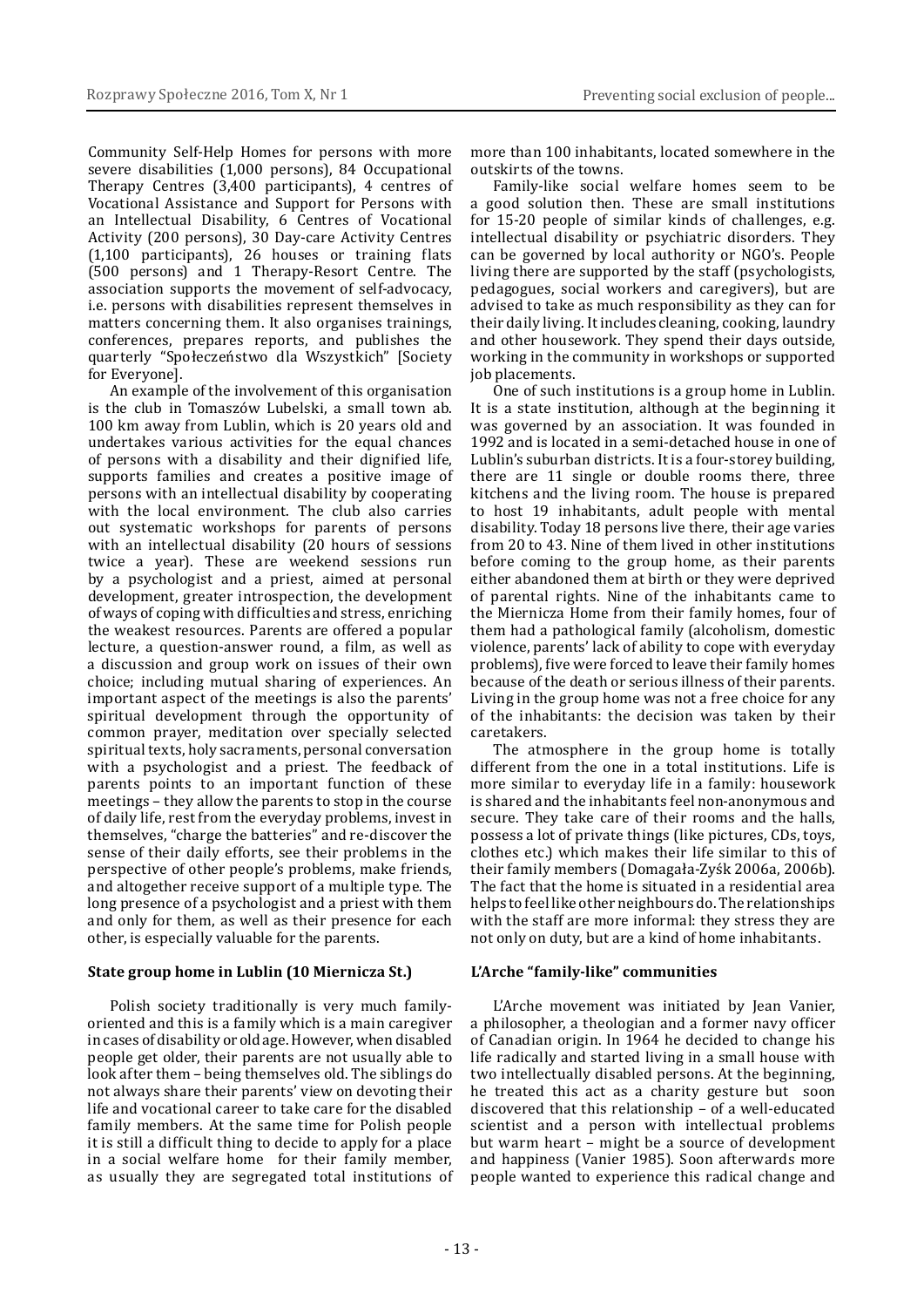live temporarily with intellectually disabled persons together with Jean, supporting them in their daily living but at the same time receiving their kindness and respecting theirs, and their own vulnerability.

Today L'Arche have small family-like homes for intellectually disable persons in 146 countries all over the world and it is a registered movement, cooperating with local authorities, health services and state agendas. Each home is inhabited by several disabled persons and their assistants - volunteers. All inhabitants work together in local workshops and do together all everyday chores. One of the most important rules in L'Arche communities is to work and celebrate and live together, which means that the assistants' work cannot be treated only as nine-to-five support, but real relationship of friendship and love. Nowadays in Poland there are three L'Arche homes, all of them enjoy a high esteem especially from the parents who long to have this option available for their handicapped children.

#### **Conclusions**

Disability is a universal human experience. To some extent it is dependent on the state of health and fitness, but to a large extent its consequences depend on barriers - legal, economic, architectural, educational. They all have their source in mental barriers such as stereotypes, prejudices, myths about different types of disabilities. Reasons for these mental barriers are very diverse, but their source is mainly not personal experience, but lack of knowledge about disability and lack of contact with people with disabilities.

Investment in a person always brings profit, not loss. Therefore, preventing the exclusion of people with disabilities we should pay attention both to disabled and non-disabled people. Both these groups need to acquire adequate knowledge about the constraints and possibilities imposed by disability, to intensify their positive interaction (to meet, establish and maintain communication and consolidate the social bonds), create a real picture of disabled people in society. The transformation of the ambient attitudes towards disabled people and their real social inclusion is possible if the relationships are based on the personalist approach to people with disabilities and when we will see in each of them not only a physical, mental and social dimension, but also spiritually. The bio-psycho-social model of disability should be supplemented with a spiritual dimension, if a disabled person is to be regarded as a human being. Quality of life and life satisfaction depends primarily on the sense of life, having high life goals and serving timeless values.

## **References:**

1. Barnes C. (2003), *What a difference a decade makes: reflections on doing "emancipatory" disability research*. Disability and Society, No 18 (1), pp. 13- 17.

- 2. Chudy W. (1988a), *Powołanie osoby niepełnosprawnej w nauczaniu papieża Jana Pawła II*. In: D. Kornas–Biela (ed.), *Osoba niepełnosprawna i jej miejsce w społeczeństwie,* pp. 123–149. RW KUL, Lublin.
- 3. Chudy W. (1988b), *Sens filozoficzny kondycji człowieka niepełnosprawnego*, In: D. Kornas-Biela (ed.), *Osoba niepełnosprawna i jej miejsce w społeczeństwie.* RW KUL, Lublin, pp. 105-122.
- 4. Domagała-Zyśk E. (2006a), *Młodość dorosłość starość w sytuacji niepełnosprawności*, In: J. Stala, E. Osewska (eds.), *Rodzina – bezcenny dar i zadanie*. Polskie Wydawnictwo Encyklopedyczne, Radom, pp. 703-723.
- 5. Domagała-Zyśk E. (2006b), *Osoba chora, niepełnosprawna, cierpiąca jako wezwanie do poszukiwania sensu. Nauczanie Jana Pawła II w kontekście "teologii niepełnosprawności" Jeana Vaniera*, In: J. Śledzianowski, T. Sakowicz (eds.), *Jan Paweł II stróżem ludzkiej rodziny*. Zakład Profilaktyki Społecznej i Resocjalizacji Akademii Świętokrzyskiej, Kielce*,* pp. 149-162.
- 6. Kirenko J. (2001), *W stronę społecznego modelu niepełnosprawności*, In: Z. Palak (ed.), *Pedagogika specjalna w reformowanym ustroju edukacyjnym*.
- Wydawnictwo UMCS, Lublin, pp. 61-68.<br>Kornas-Biela D. (1988), Wczesna 7. Kornas-Biela D. (1988), *Wczesna pomoc psychopedagogiczna z upośledzeniem umysłowym*, In: D. Kornas-Biela (ed.), *Osoba niepełnosprawna i jej miejsce w społeczeństwie*. RW KUL, Lublin, pp. 61-77.
- 8. Kornas-Biela D. (1999), *Posłannictwo osób niepełnosprawnych w nauczaniu Jana Pawła II*, In: *Materiały z Kongresu Osób Niepełnosprawnych Diecezji Legnickiej*. Edytor, Legnica, pp. 23-39.
- 9. Kornas-Biela D. (2001a), *Osoba niepełnosprawna, chora, cierpiąca: nauczanie Jana Pawła II*, In: D. Kornas-Biela (ed.), *Rodzina: źródło życia i szkoła miłości.* Towarzystwo Naukowe KUL, Lublin, pp. 357-384.
- 10. Kornas-Biela D. (2001b)b, *Rodzice wobec diagnozy uszkodzenia słuchu u dziecka: doświadczenia rodziców, pomoc profesjonalistów*, In: D. Kornas-Biela *(ed.), Rodzina: źródło życia i szkoła miłości*. Towarzystwo Naukowe KUL, Lublin, pp. 459-477.
- 11. Kornas-Biela D. (2006), *Niepełnosprawność w rodzinie – czym jest, co znaczy, trudne początki,* In: J. Stala, E. Osewska (eds.), *Rodzina. Bezcenny dar i zadanie.* Polskie Wydawnictwo Encyklopedyczne, Radom, pp. 638-683.
- 12. Kornas-Biela D. (2012), *Hospicjum perinatalne jako forma afirmacji życia*, In: J. Stala (ed.), Życie i śmierć. Wyzwania działalności charytatywnej. Wydawnictwo Polihymnia, Seria "Formacja socjalna", Tarnów, pp. 201-216.
- 13. Kowalik S. (1996), *Psychospołeczne podstawy rehabilitacji osób niepełnosprawnych*. BPS, Interart, Warszawa:.
- 14. Maciarz A. (1984), *Wybrane zagadnienia rewalidacji dzieci*. WSP, Zielona Góra.